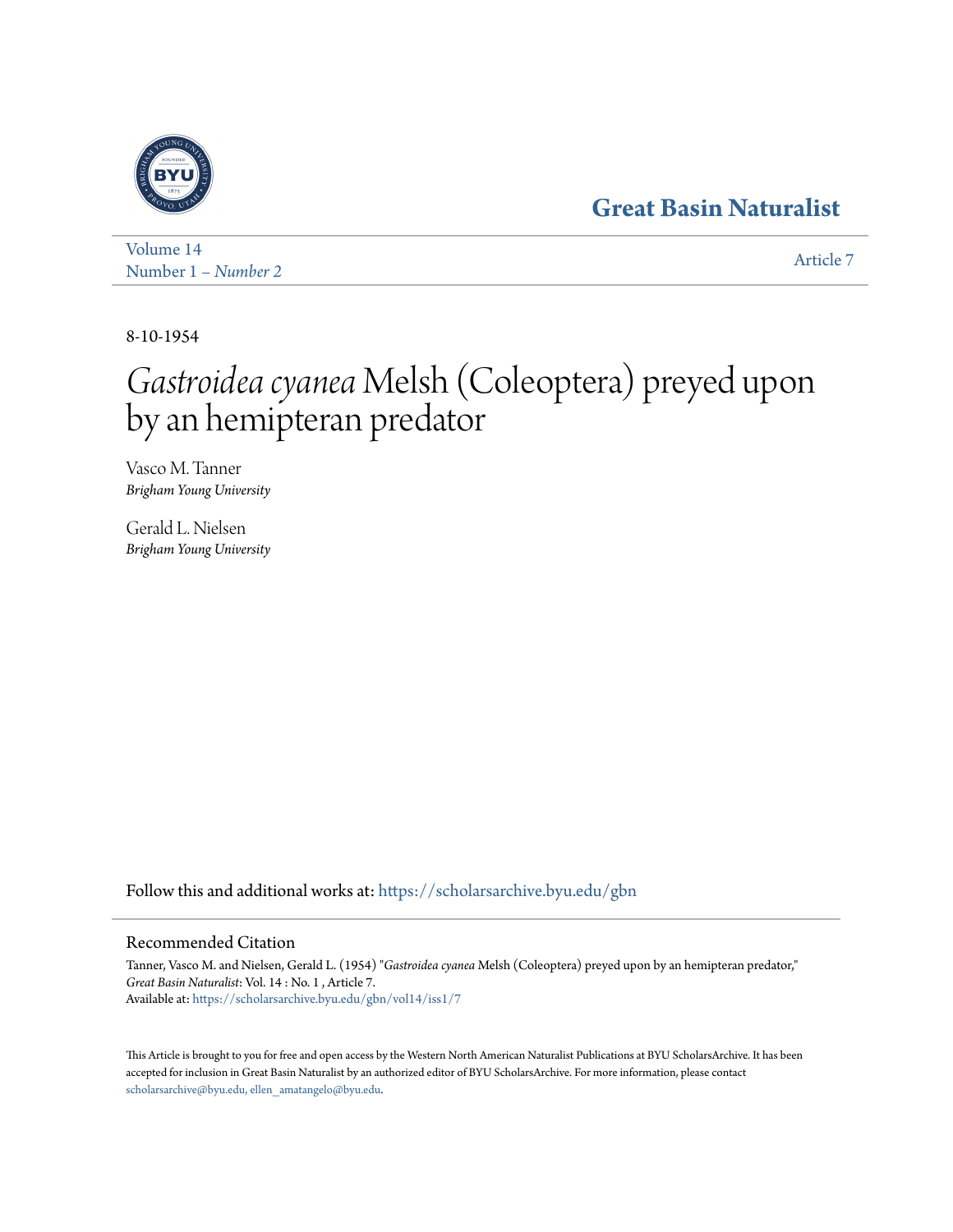## GASTROIDEA CYANEA MELSH (Coleoptera) PREYED **UPON BY AN HEMIPTERAN PREDATOR**

VASCO M. TANNER Department of Zoology and Entomology GERALD L.NIELSEN Student of Entomology Brigham Young University

This spring, 1954, the season is two to three weeks in advance of the average growing season in this area. As a result the plants and insects are well developed and abundant. By the first of May the Sour Dock Rumex patentia L. was <sup>a</sup> foot in height and by May 8th the leaves were being attacked by the first instar larvae of the leaf beetle *Gastroidea cyanea* Melsh. On May 10th the junior author brought into the laboratory stems and leaves of the dock on which were some of the overwintering adult beetles, spring eggs, and larvae. The yellow eggs, Figure 1, which were laid on May 10th hatched on May 13th. The young larvae commence feeding as soon as they are out of the eggs. Figure 2 is <sup>a</sup> second instar larva. No accurate information on the number of instar was obtained. Pupation was noticed on May 20th and adults were hatching by May 26-28th. By this date the docks were badly destroyed, most of the leaves had been devoured except for the veins and stems. Figure <sup>3</sup> is <sup>a</sup> newly emerged adult.

On the 10th of May while observing in the field the life stages of this beetle, several specimens of Euschistus variolarius (P. B.) were found feeding upon the larvae and oversized female adults. This is the first time we have noted this species preying upon another insect. We have not been able to find much recorded on the pre daceous habits of this pentatomid. It feeds in the main upon plants such as wheat, red clover, tomatoes, grasses, peaches, peas, mullein and several other local plants. C. E. Olsen (1912) reports that this "species is said to feed on Lepidopterous larvae, and that G. W. Kirkaldy records its preying on Pulvinaria virginicum L. (Hem.)." Our observations definitely establish another insect host record for E. variolarius.

A review of the specimens of G. cyanea in the entomological collections show that it is widely distributed throughout the state.

<sup>(1)</sup> Contribution 141 from the Department of Zoology and Entomology.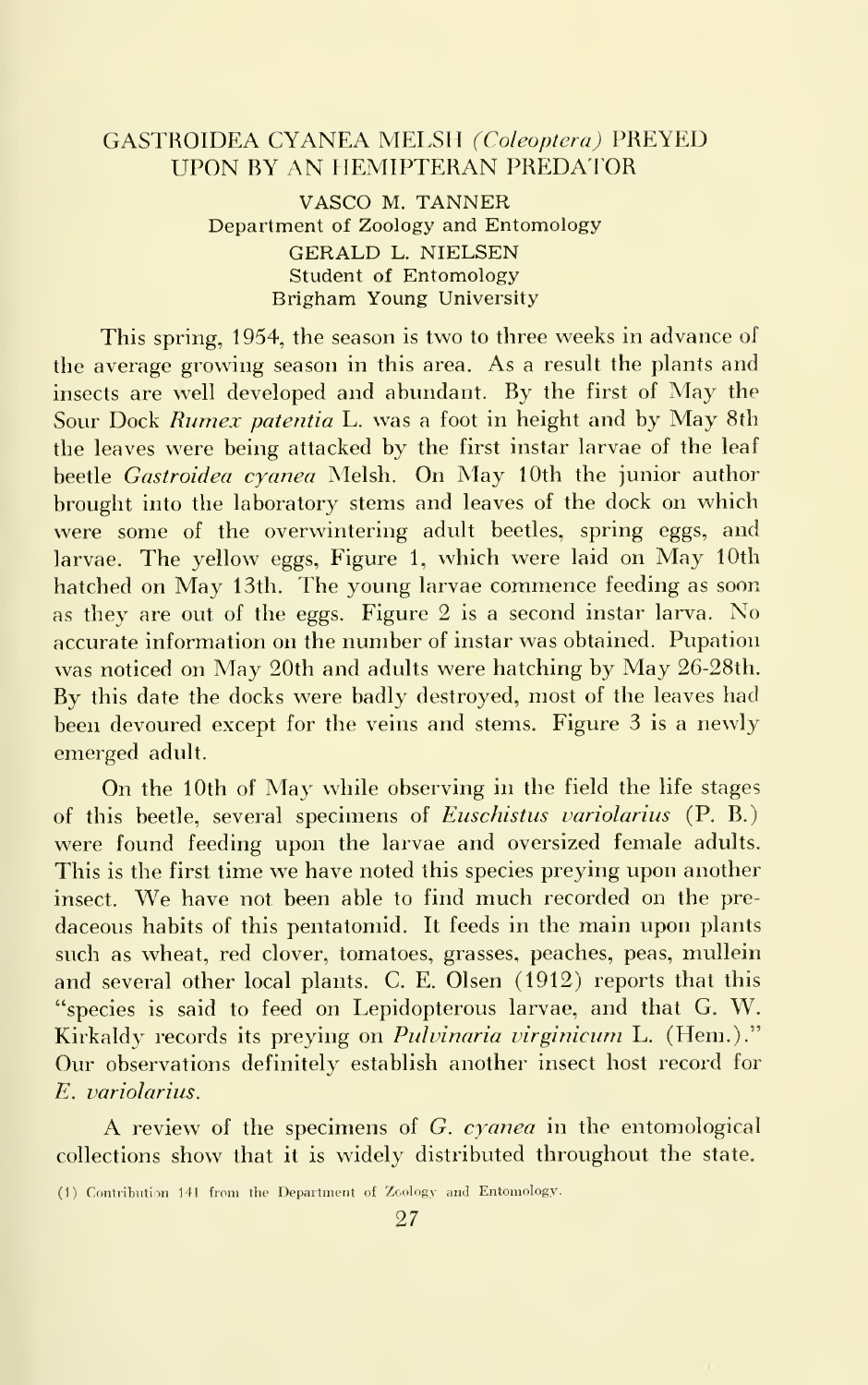A comparison of Utah specimens with <sup>a</sup> series from Pennsylvania and several from Berkeley, California, has supported the indentifica-



Figures 1-3 eggs, larva and adult of Gastroidea cyanea Melsh. Eggs 20X; larva lOX; adult 20X.